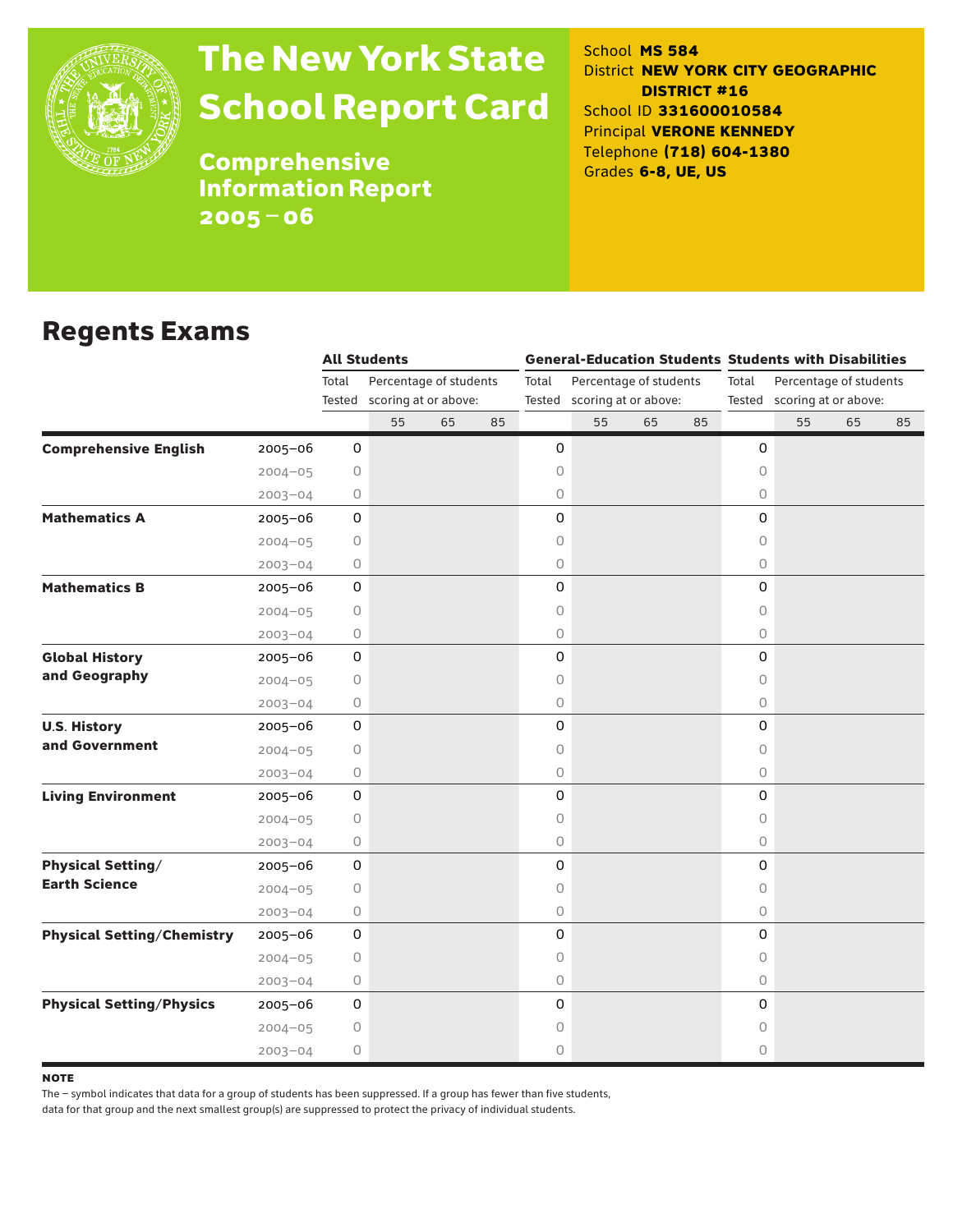### Regents Exams

|                              |             |             | <b>All Students</b>                                   |    |    |       |                             |                        | <b>General-Education Students Students with Disabilities</b> |          |                                                       |    |    |
|------------------------------|-------------|-------------|-------------------------------------------------------|----|----|-------|-----------------------------|------------------------|--------------------------------------------------------------|----------|-------------------------------------------------------|----|----|
|                              |             | Total       | Percentage of students<br>Tested scoring at or above: |    |    | Total | Tested scoring at or above: | Percentage of students |                                                              | Total    | Percentage of students<br>Tested scoring at or above: |    |    |
|                              |             |             | 55                                                    | 65 | 85 |       | 55                          | 65                     | 85                                                           |          | 55                                                    | 65 | 85 |
| <b>Comprehensive French</b>  | $2005 - 06$ | 0           |                                                       |    |    | 0     |                             |                        |                                                              | 0        |                                                       |    |    |
|                              | $2004 - 05$ | $\circ$     |                                                       |    |    | 0     |                             |                        |                                                              | 0        |                                                       |    |    |
|                              | $2003 - 04$ | 0           |                                                       |    |    | 0     |                             |                        |                                                              | 0        |                                                       |    |    |
| <b>Comprehensive German</b>  | $2005 - 06$ | 0           |                                                       |    |    | 0     |                             |                        |                                                              | 0        |                                                       |    |    |
|                              | $2004 - 05$ | $\circ$     |                                                       |    |    | 0     |                             |                        |                                                              | 0        |                                                       |    |    |
|                              | $2003 - 04$ | 0           |                                                       |    |    | 0     |                             |                        |                                                              | $\circ$  |                                                       |    |    |
| <b>Comprehensive Hebrew</b>  | $2005 - 06$ | $\mathbf 0$ |                                                       |    |    | 0     |                             |                        |                                                              | 0        |                                                       |    |    |
|                              | $2004 - 05$ | 0           |                                                       |    |    | 0     |                             |                        |                                                              | 0        |                                                       |    |    |
|                              | $2003 - 04$ | 0           |                                                       |    |    | 0     |                             |                        |                                                              | 0        |                                                       |    |    |
| <b>Comprehensive Italian</b> | $2005 - 06$ | 0           |                                                       |    |    | 0     |                             |                        |                                                              | 0        |                                                       |    |    |
|                              | $2004 - 05$ | $\circ$     |                                                       |    |    | 0     |                             |                        |                                                              | 0        |                                                       |    |    |
|                              | $2003 - 04$ | 0           |                                                       |    |    | 0     |                             |                        |                                                              | 0        |                                                       |    |    |
| <b>Comprehensive Latin</b>   | $2005 - 06$ | 0           |                                                       |    |    | 0     |                             |                        |                                                              | 0        |                                                       |    |    |
|                              | $2004 - 05$ | $\circ$     |                                                       |    |    | 0     |                             |                        |                                                              | 0        |                                                       |    |    |
|                              | $2003 - 04$ | $\circ$     |                                                       |    |    | 0     |                             |                        |                                                              | $\circ$  |                                                       |    |    |
| <b>Comprehensive Spanish</b> | $2005 - 06$ | 0           |                                                       |    |    | 0     |                             |                        |                                                              | $\Omega$ |                                                       |    |    |
|                              | $2004 - 05$ | 0           |                                                       |    |    | 0     |                             |                        |                                                              | O        |                                                       |    |    |
|                              | $2003 - 04$ | 0           |                                                       |    |    | 0     |                             |                        |                                                              | 0        |                                                       |    |    |

#### **NOTE**

The – symbol indicates that data for a group of students has been suppressed. If a group has fewer than five students,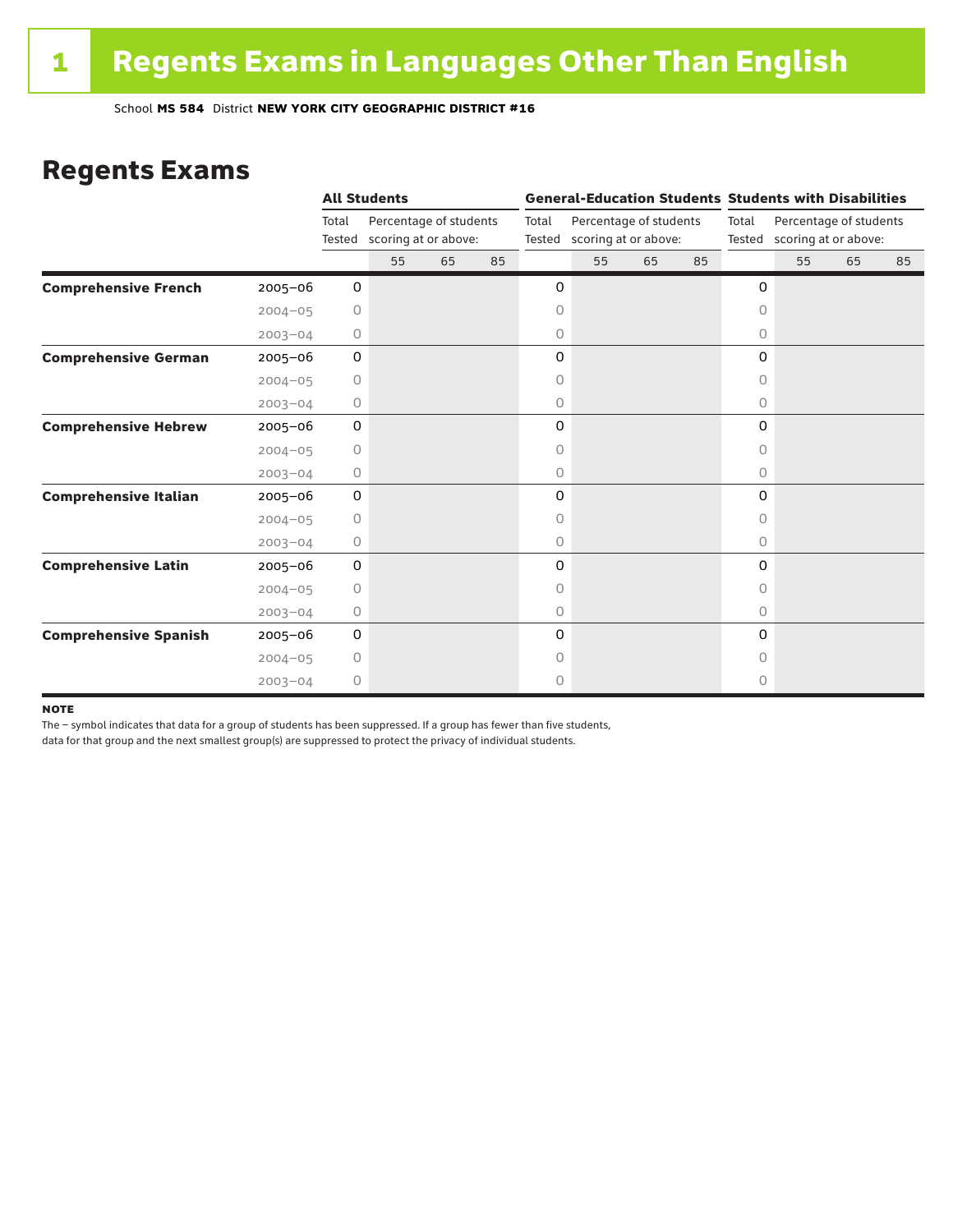## Regents Competency Tests

|                       |             | <b>All Students</b> |                        |                     |                        | <b>General-Education Students Students with Disabilities</b> |                        |  |
|-----------------------|-------------|---------------------|------------------------|---------------------|------------------------|--------------------------------------------------------------|------------------------|--|
|                       |             | <b>Total Tested</b> | <b>Percent Passing</b> | <b>Total Tested</b> | <b>Percent Passing</b> | <b>Total Tested</b>                                          | <b>Percent Passing</b> |  |
| <b>Mathematics</b>    | 2005-06     | 0                   |                        | 0                   |                        | $\mathbf 0$                                                  |                        |  |
|                       | $2004 - 05$ | 0                   |                        | 0                   |                        | $\bigcap$                                                    |                        |  |
|                       | $2003 - 04$ | 0                   |                        | 0                   |                        | 0                                                            |                        |  |
| <b>Science</b>        | 2005-06     | $\mathbf 0$         |                        | 0                   |                        | $\mathbf 0$                                                  |                        |  |
|                       | $2004 - 05$ | 0                   |                        | 0                   |                        | 0                                                            |                        |  |
|                       | $2003 - 04$ | 0                   |                        | 0                   |                        | 0                                                            |                        |  |
| <b>Reading</b>        | 2005-06     | 0                   |                        | 0                   |                        | 0                                                            |                        |  |
|                       | $2004 - 05$ | 0                   |                        | 0                   |                        | 0                                                            |                        |  |
|                       | $2003 - 04$ | 0                   |                        | 0                   |                        | $\circ$                                                      |                        |  |
| <b>Writing</b>        | 2005-06     | 0                   |                        | 0                   |                        | 0                                                            |                        |  |
|                       | $2004 - 05$ | 0                   |                        | 0                   |                        | 0                                                            |                        |  |
|                       | $2003 - 04$ | 0                   |                        | 0                   |                        | $\circ$                                                      |                        |  |
| <b>Global Studies</b> | 2005-06     | 0                   |                        | 0                   |                        | 0                                                            |                        |  |
|                       | $2004 - 05$ | 0                   |                        | 0                   |                        | 0                                                            |                        |  |
|                       | $2003 - 04$ | 0                   |                        | 0                   |                        | $\circ$                                                      |                        |  |
| <b>U.S. History</b>   | 2005-06     | 0                   |                        | 0                   |                        | 0                                                            |                        |  |
| and Government        | $2004 - 05$ | O                   |                        | $\bigcap$           |                        | $\Omega$                                                     |                        |  |
|                       | $2003 - 04$ | 0                   |                        | 0                   |                        | 0                                                            |                        |  |

#### **NOTE**

The – symbol indicates that data for a group of students has been suppressed. If a group has fewer than five students,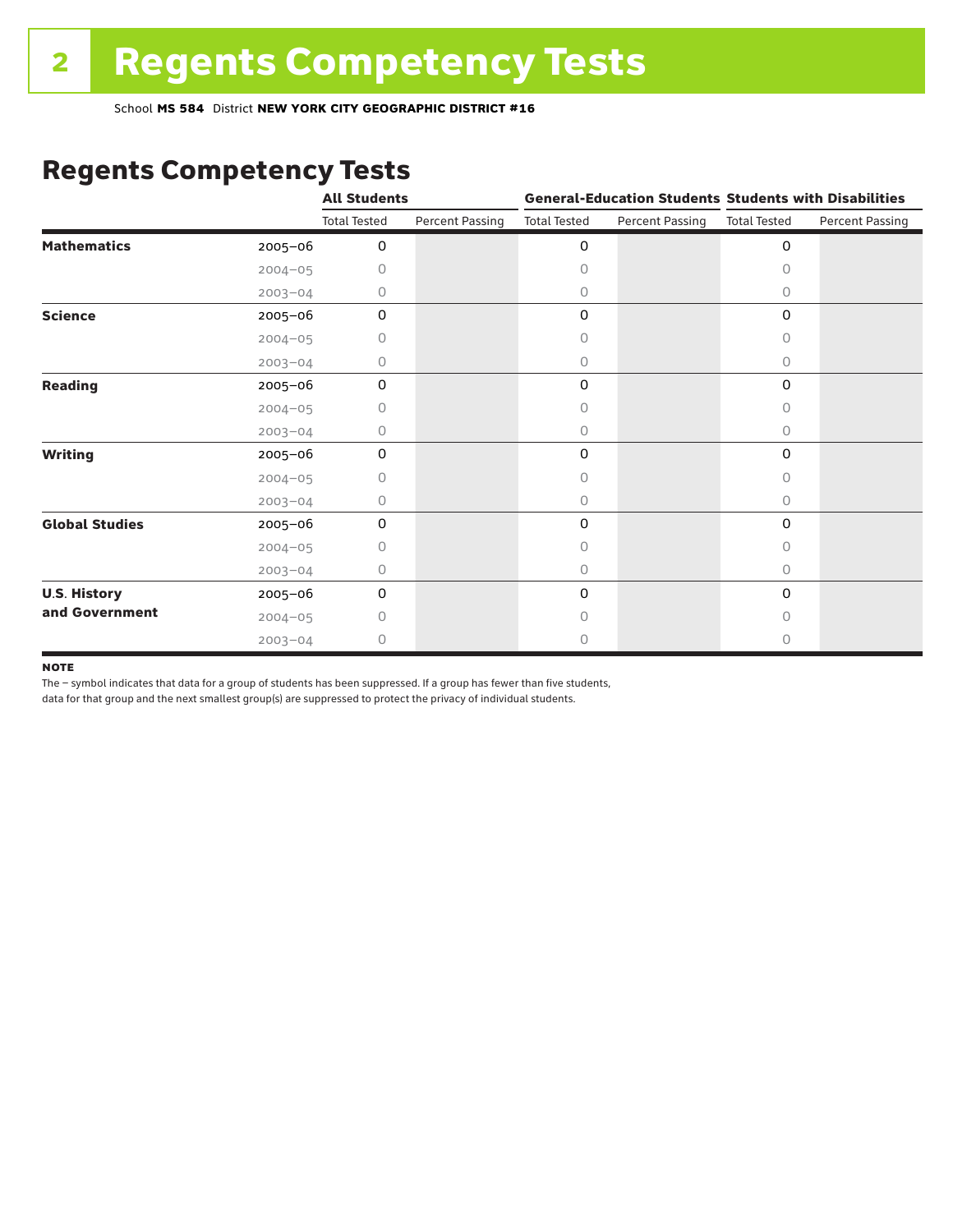# Second Language Proficiency Examinations

|                |             | <b>All Students</b> |                  | <b>General-Education Students Students with Disabilities</b> |                  |                     |                  |  |
|----------------|-------------|---------------------|------------------|--------------------------------------------------------------|------------------|---------------------|------------------|--|
|                |             | <b>Total Tested</b> | Percent Passing: | <b>Total Tested</b>                                          | Percent Passing: | <b>Total Tested</b> | Percent Passing: |  |
| <b>French</b>  | $2005 - 06$ | 0                   |                  | 0                                                            |                  | 0                   |                  |  |
|                | $2004 - 05$ | U                   |                  | Ω                                                            |                  |                     |                  |  |
|                | $2003 - 04$ | 0                   |                  | 0                                                            |                  | 0                   |                  |  |
| German         | 2005-06     | 0                   |                  | 0                                                            |                  | 0                   |                  |  |
|                | $2004 - 05$ | 0                   |                  | Ω                                                            |                  | 0                   |                  |  |
|                | $2003 - 04$ | 0                   |                  | 0                                                            |                  | 0                   |                  |  |
| <b>Italian</b> | 2005-06     | 0                   |                  | 0                                                            |                  | 0                   |                  |  |
|                | $2004 - 05$ | 0                   |                  |                                                              |                  |                     |                  |  |
|                | $2003 - 04$ | 0                   |                  | 0                                                            |                  | 0                   |                  |  |
| Latin          | 2005-06     | 0                   |                  | 0                                                            |                  | 0                   |                  |  |
|                | $2004 - 05$ | 0                   |                  |                                                              |                  |                     |                  |  |
|                | $2003 - 04$ | 0                   |                  | 0                                                            |                  | 0                   |                  |  |
| <b>Spanish</b> | 2005-06     | 0                   |                  | 0                                                            |                  | 0                   |                  |  |
|                | $2004 - 05$ | 0                   |                  | 0                                                            |                  | Ω                   |                  |  |
|                | $2003 - 04$ | 0                   |                  |                                                              |                  |                     |                  |  |

#### **NOTE**

The – symbol indicates that data for a group of students has been suppressed. If a group has fewer than five students,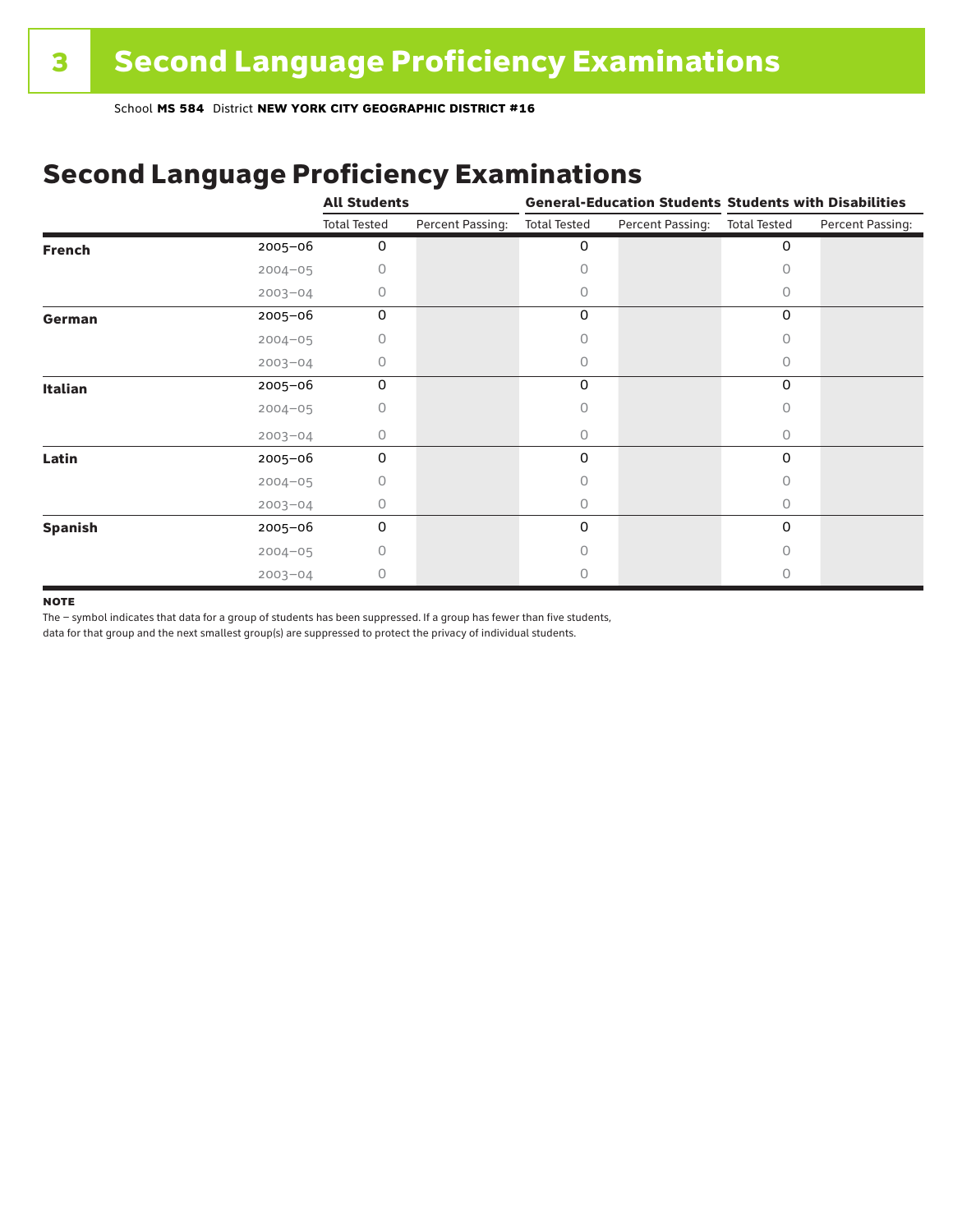**Bistroid tMS 584 District NEW YORK CITY GEOGRAPHIC DISTRICT #16** 

### New York State English as a Second Language Achievement Test (NYSESLAT)

|                  |             |                | <b>All Students</b> |                                                                  |       | <b>General-Education Students</b> |                                   |                             |  | <b>Students with Disabilities</b> |  |                                                                           |  |  |                     |  |       |
|------------------|-------------|----------------|---------------------|------------------------------------------------------------------|-------|-----------------------------------|-----------------------------------|-----------------------------|--|-----------------------------------|--|---------------------------------------------------------------------------|--|--|---------------------|--|-------|
|                  |             | Total          |                     | Percent of students scoring<br>Tested in each performance level: |       | Total                             | Tested in each performance level: | Percent of students scoring |  |                                   |  | Percent of students scoring<br>Total<br>Tested in each performance level: |  |  |                     |  |       |
|                  |             |                |                     | Begin. Interm. Adv.                                              | Prof. |                                   |                                   | Begin. Interm. Adv.         |  | Prof.                             |  |                                                                           |  |  | Begin. Interm. Adv. |  | Prof. |
| <b>Listening</b> | 2005-06     | 0              |                     |                                                                  |       | 0                                 |                                   |                             |  |                                   |  | 0                                                                         |  |  |                     |  |       |
| and Speaking     | $2004 - 05$ | 0              |                     |                                                                  |       | 0                                 |                                   |                             |  |                                   |  | 0                                                                         |  |  |                     |  |       |
| $(Grades K-1)$   | $2003 - 04$ | 0              |                     |                                                                  |       | $\circ$                           |                                   |                             |  |                                   |  | 0                                                                         |  |  |                     |  |       |
| <b>Reading</b>   | $2005 - 06$ | 0              |                     |                                                                  |       | 0                                 |                                   |                             |  |                                   |  | 0                                                                         |  |  |                     |  |       |
| and Writing      | $2004 - 05$ | 0              |                     |                                                                  |       | $\circ$                           |                                   |                             |  |                                   |  | $\circ$                                                                   |  |  |                     |  |       |
| $(Grades K-1)$   | $2003 - 04$ | 0              |                     |                                                                  |       | $\circ$                           |                                   |                             |  |                                   |  | 0                                                                         |  |  |                     |  |       |
| <b>Listening</b> | 2005-06     | 0              |                     |                                                                  |       | 0                                 |                                   |                             |  |                                   |  | 0                                                                         |  |  |                     |  |       |
| and Speaking     | $2004 - 05$ | 0              |                     |                                                                  |       | $\circ$                           |                                   |                             |  |                                   |  | $\circ$                                                                   |  |  |                     |  |       |
| (Grades $2-4$ )  | $2003 - 04$ | 0              |                     |                                                                  |       | $\bigcirc$                        |                                   |                             |  |                                   |  | $\circ$                                                                   |  |  |                     |  |       |
| <b>Reading</b>   | 2005-06     | 0              |                     |                                                                  |       | 0                                 |                                   |                             |  |                                   |  | 0                                                                         |  |  |                     |  |       |
| and Writing      | $2004 - 05$ | 0              |                     |                                                                  |       | $\bigcirc$                        |                                   |                             |  |                                   |  | 0                                                                         |  |  |                     |  |       |
| $(Grades 2-4)$   | $2003 - 04$ | 0              |                     |                                                                  |       | 0                                 |                                   |                             |  |                                   |  | 0                                                                         |  |  |                     |  |       |
| <b>Listening</b> | $2005 - 06$ | $\mathbf{1}$   |                     |                                                                  |       | $\mathbf{1}$                      |                                   |                             |  |                                   |  | 0                                                                         |  |  |                     |  |       |
| and Speaking     | $2004 - 05$ | $\overline{2}$ |                     |                                                                  |       | $\overline{2}$                    |                                   |                             |  |                                   |  | $\mathsf O$                                                               |  |  |                     |  |       |
| $(Grades 5-6)$   | $2003 - 04$ | 0              |                     |                                                                  |       | $\bigcirc$                        |                                   |                             |  |                                   |  | $\circ$                                                                   |  |  |                     |  |       |
| <b>Reading</b>   | $2005 - 06$ | $\mathbf{1}$   |                     |                                                                  |       | $\mathbf{1}$<br>—                 |                                   |                             |  |                                   |  | 0                                                                         |  |  |                     |  |       |
| and Writing      | $2004 - 05$ | $\mathbf{2}$   |                     |                                                                  |       | $\overline{2}$                    |                                   |                             |  |                                   |  | $\circ$                                                                   |  |  |                     |  |       |
| $(Grades 5-6)$   | $2003 - 04$ | 0              |                     |                                                                  |       | $\bigcirc$                        |                                   |                             |  |                                   |  | 0                                                                         |  |  |                     |  |       |
| <b>Listening</b> | 2005-06     | 0              |                     |                                                                  |       | 0                                 |                                   |                             |  |                                   |  | 0                                                                         |  |  |                     |  |       |
| and Speaking     | $2004 - 05$ | $\circ$        |                     |                                                                  |       | $\circ$                           |                                   |                             |  |                                   |  | $\circ$                                                                   |  |  |                     |  |       |
| (Grades $7-8$ )  | $2003 - 04$ | 0              |                     |                                                                  |       | 0                                 |                                   |                             |  |                                   |  | 0                                                                         |  |  |                     |  |       |
| <b>Reading</b>   | $2005 - 06$ | 0              |                     |                                                                  |       | 0                                 |                                   |                             |  |                                   |  | 0                                                                         |  |  |                     |  |       |
| and Writing      | $2004 - 05$ | 0              |                     |                                                                  |       | $\circ$                           |                                   |                             |  |                                   |  | $\circ$                                                                   |  |  |                     |  |       |
| $(Grades 7-8)$   | $2003 - 04$ | 0              |                     |                                                                  |       | $\bigcirc$                        |                                   |                             |  |                                   |  | 0                                                                         |  |  |                     |  |       |
| <b>Listening</b> | 2005-06     | 0              |                     |                                                                  |       | 0                                 |                                   |                             |  |                                   |  | 0                                                                         |  |  |                     |  |       |
| and Speaking     | $2004 - 05$ | 0              |                     |                                                                  |       | $\circ$                           |                                   |                             |  |                                   |  | $\circ$                                                                   |  |  |                     |  |       |
| $(Grades g-12)$  | $2003 - 04$ | 0              |                     |                                                                  |       | $\bigcirc$                        |                                   |                             |  |                                   |  | $\circ$                                                                   |  |  |                     |  |       |
| <b>Reading</b>   | $2005 - 06$ | 0              |                     |                                                                  |       | 0                                 |                                   |                             |  |                                   |  | 0                                                                         |  |  |                     |  |       |
| and Writing      | $2004 - 05$ | 0              |                     |                                                                  |       | 0                                 |                                   |                             |  |                                   |  | 0                                                                         |  |  |                     |  |       |
| $(Grades g-z)$   | $2003 - 04$ | 0              |                     |                                                                  |       | 0                                 |                                   |                             |  |                                   |  | 0                                                                         |  |  |                     |  |       |

#### **NOTE**

The – symbol indicates that data for a group of students has been suppressed. If a group has fewer than five students,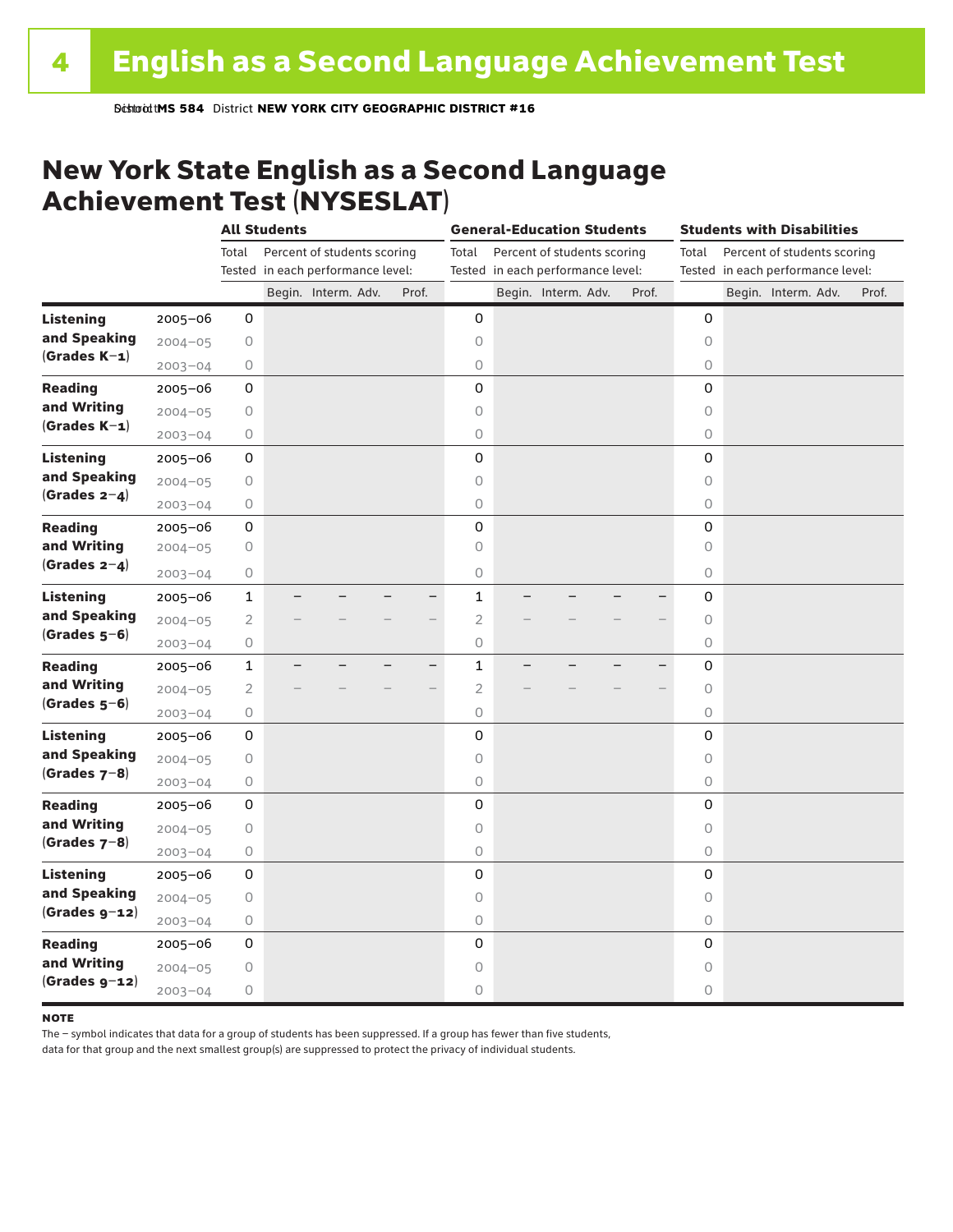# Elementary/Middle-Level Social Studies 2005–06

|                            | <b>All Students</b> |     |                                                    |    |    |       | <b>General-Education Students</b> |                                                    |    | <b>Students with Disabilities</b> |       |     |                                                    |     |                |  |
|----------------------------|---------------------|-----|----------------------------------------------------|----|----|-------|-----------------------------------|----------------------------------------------------|----|-----------------------------------|-------|-----|----------------------------------------------------|-----|----------------|--|
|                            | Total               |     | Percentage of students<br>Tested scoring at level: |    |    | Total |                                   | Percentage of students<br>Tested scoring at level: |    |                                   | Total |     | Percentage of students<br>Tested scoring at level: |     |                |  |
|                            |                     |     |                                                    |    | 4  |       |                                   |                                                    |    |                                   |       |     |                                                    |     | $\overline{4}$ |  |
| <b>Elementary</b><br>Level | 0                   |     |                                                    |    |    |       |                                   |                                                    |    |                                   | 0     |     |                                                    |     |                |  |
| <b>Middle Level</b>        | 76                  | 21% | 75%                                                | 4% | 0% | 67    | 18%                               | 79%                                                | 3% | 0%                                | 9     | 44% | 44%                                                | 11% | 0%             |  |

### Regents Exams After Four Years 2002 **Total Cohort Performance on**

|                                        | <b>All Students</b>     |                                                 |  |              | <b>General-Education Students</b> |                                |                                                 |  |              | <b>Students with Disabilities</b> |                               |                                                 |  |              |                          |
|----------------------------------------|-------------------------|-------------------------------------------------|--|--------------|-----------------------------------|--------------------------------|-------------------------------------------------|--|--------------|-----------------------------------|-------------------------------|-------------------------------------------------|--|--------------|--------------------------|
|                                        | oho<br>ō<br>面<br>$\cup$ | Percentage of<br>students scoring:<br>$55 - 64$ |  | 65-84 85-100 | Approved<br>Alternative           | oho<br><b>o</b><br>こ<br>$\cup$ | Percentage of<br>students scoring:<br>$55 - 64$ |  | 65-84 85-100 | roved<br>Approveu<br>Alternativ   | ohort<br>rolln<br>훕<br>$\cup$ | Percentage of<br>students scoring:<br>$55 - 64$ |  | 65-84 85-100 | Approved<br>Alternatives |
| <b>Global History</b><br>and Geography | 0                       |                                                 |  |              |                                   | 0                              |                                                 |  |              |                                   | 0                             |                                                 |  |              |                          |
| <b>U.S. History</b><br>and Government  | 0                       |                                                 |  |              |                                   | 0                              |                                                 |  |              |                                   | 0                             |                                                 |  |              |                          |
| <b>Science</b>                         | 0                       |                                                 |  |              |                                   | 0                              |                                                 |  |              |                                   | 0                             |                                                 |  |              |                          |

# New York State Alternate Assessments (NYSAA) 2005–06

|                         | <b>All Students</b>                 |                                 |  |  |   |  |  |  |  |
|-------------------------|-------------------------------------|---------------------------------|--|--|---|--|--|--|--|
|                         | Number of students scoring<br>Total |                                 |  |  |   |  |  |  |  |
|                         |                                     | Tested at Level:<br>2<br>1<br>3 |  |  |   |  |  |  |  |
| <b>Elementary Level</b> |                                     |                                 |  |  | 4 |  |  |  |  |
| Social Studies          | O                                   |                                 |  |  |   |  |  |  |  |
| <b>Middle Level</b>     |                                     |                                 |  |  |   |  |  |  |  |
| Social Studies          | O                                   |                                 |  |  |   |  |  |  |  |
| <b>Secondary Level</b>  |                                     |                                 |  |  |   |  |  |  |  |
| Social Studies          | O                                   |                                 |  |  |   |  |  |  |  |
| Science                 | ი                                   |                                 |  |  |   |  |  |  |  |

The New York State Alternate Assessment (NYSAA) is for students with severe cognitive disabilities. Results for students taking the NYSAA in English language arts, mathematics, and science at the elementary and middle levels and in the English and mathematics at the secondary level are available in the *Accountability and Overview Report* part of *The New York State Report Card*.

The – symbol indicates that data for a group of students has been suppressed. If a group has fewer than five students, data for that group and the next smallest group(s) are suppressed to protect the privacy of individual students.

**NOTE**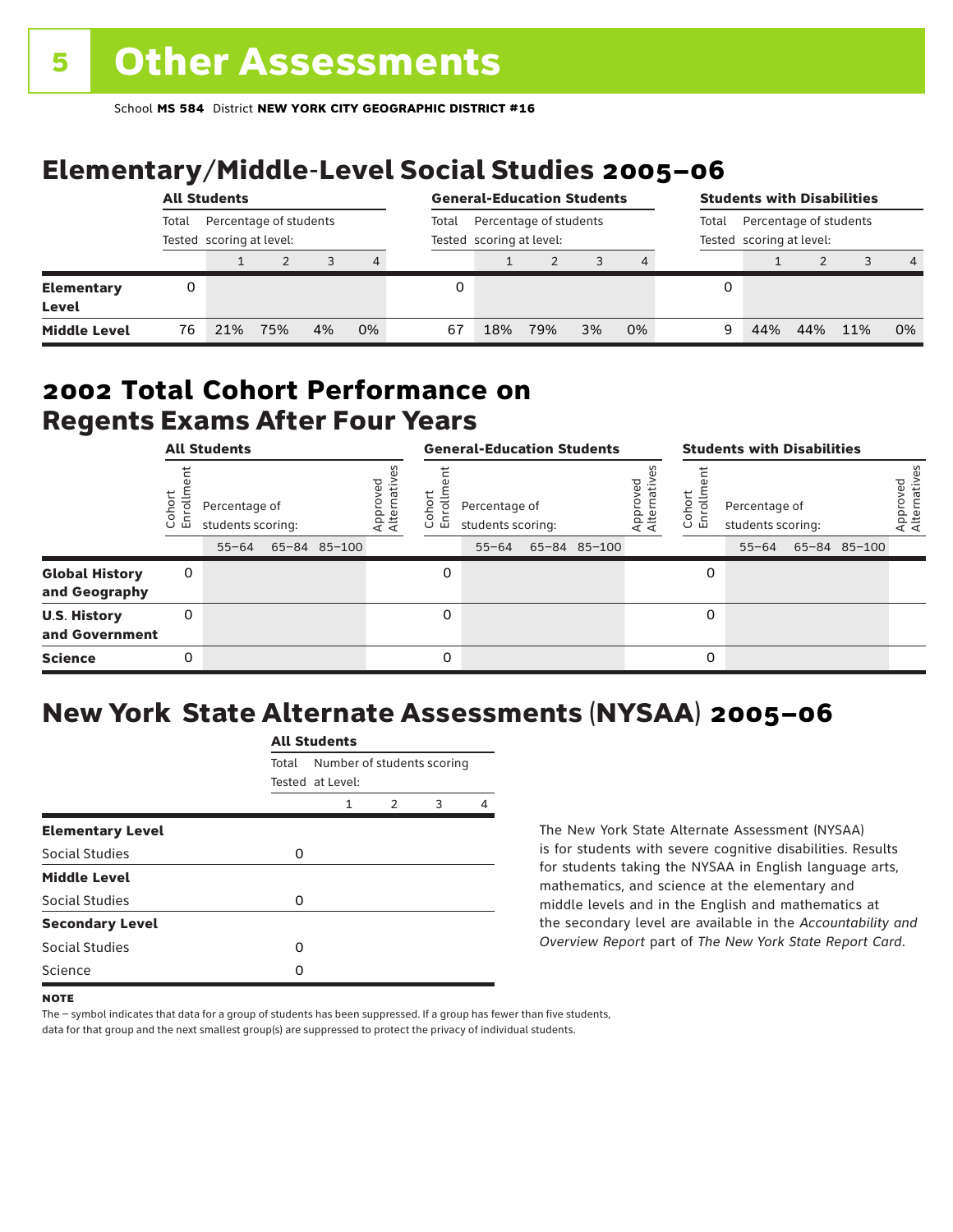# High School Completers

|                                    |             | <b>All Students</b>   |                            | <b>General-Education Students</b> |                            | <b>Students with Disabilities</b> |                            |  |
|------------------------------------|-------------|-----------------------|----------------------------|-----------------------------------|----------------------------|-----------------------------------|----------------------------|--|
|                                    |             | Number<br>of Students | Percentage<br>of Graduates | Number<br>of Students             | Percentage<br>of Graduates | Number<br>of Students             | Percentage<br>of Graduates |  |
| <b>Total Graduates</b>             | 2005-06     | 0                     |                            | 0                                 |                            | 0                                 |                            |  |
|                                    | $2004 - 05$ |                       |                            |                                   |                            |                                   |                            |  |
|                                    | $2003 - 04$ | 0                     |                            | 0                                 |                            | 0                                 |                            |  |
| <b>Receiving a Regents Diploma</b> | $2005 - 06$ | 0                     |                            | 0                                 |                            | 0                                 |                            |  |
|                                    | $2004 - 05$ |                       |                            |                                   |                            | Ω                                 |                            |  |
|                                    | $2003 - 04$ |                       |                            | 0                                 |                            | Ω                                 |                            |  |
| <b>Receiving a Regents Diploma</b> | $2005 - 06$ | 0                     |                            | 0                                 |                            | 0                                 |                            |  |
| with Advanced Designation          | $2004 - 05$ |                       |                            |                                   |                            | Ω                                 |                            |  |
|                                    | $2003 - 04$ |                       |                            |                                   |                            | U                                 |                            |  |
| <b>Receiving an</b>                | $2005 - 06$ | 0                     |                            | 0                                 |                            | 0                                 |                            |  |
| <b>Individualized Education</b>    | $2004 - 05$ |                       |                            |                                   |                            | Ω                                 |                            |  |
| Program (IEP) Diploma              | $2003 - 04$ |                       |                            |                                   |                            |                                   |                            |  |

NOTE An NA indicates that the diploma was not available in that year.

## High School Noncompleters

|                              |             | <b>All Students</b>   |                           |                       | <b>General-Education Students</b> | <b>Students with Disabilities</b> |                           |  |  |
|------------------------------|-------------|-----------------------|---------------------------|-----------------------|-----------------------------------|-----------------------------------|---------------------------|--|--|
|                              |             | Number<br>of Students | Percentage<br>of Students | Number<br>of Students | Percentage<br>of Students         | Number<br>of Students             | Percentage<br>of Students |  |  |
| <b>Dropped Out</b>           | $2005 - 06$ | $\overline{2}$        | N/A                       |                       | N/A                               |                                   | N/A                       |  |  |
|                              | $2004 - 05$ | 0                     |                           | t.                    |                                   | 0                                 |                           |  |  |
|                              | $2003 - 04$ |                       |                           | 0                     |                                   | 0                                 |                           |  |  |
| <b>Entered Approved High</b> | $2005 - 06$ | 0                     |                           | 0                     |                                   | $\Omega$                          |                           |  |  |
| <b>School Equivalency</b>    | $2004 - 05$ |                       |                           | 0                     |                                   | 0                                 |                           |  |  |
| <b>Preparation Program</b>   | $2003 - 04$ | 0                     |                           | 0                     |                                   | $\bigcap$                         |                           |  |  |
| <b>Total Noncompleters</b>   | $2005 - 06$ | $\overline{2}$        | N/A                       |                       | N/A                               | 1                                 | N/A                       |  |  |
|                              | $2004 - 05$ | 0                     |                           | 0                     |                                   | 0                                 |                           |  |  |
|                              | $2003 - 04$ |                       |                           | Ω                     |                                   |                                   |                           |  |  |

## Post-secondary Plans of 2005–06 **Graduates**

|                                | <b>All Students</b>   |                           |                       | <b>General-Education Students</b> | <b>Students with Disabilities</b> |                           |  |
|--------------------------------|-----------------------|---------------------------|-----------------------|-----------------------------------|-----------------------------------|---------------------------|--|
|                                | Number<br>of Students | Percentage<br>of Students | Number<br>of Students | Percentage<br>of Students         | Number<br>of Students             | Percentage<br>of Students |  |
| To 4-year College              |                       |                           |                       |                                   |                                   |                           |  |
| To 2-year College              |                       |                           | 0                     |                                   | 0                                 |                           |  |
| <b>To Other Post-secondary</b> |                       |                           | ი                     |                                   | 0                                 |                           |  |
| <b>To the Military</b>         |                       |                           | ი                     |                                   | 0                                 |                           |  |
| <b>To Employment</b>           |                       |                           | 0                     |                                   | 0                                 |                           |  |
| <b>To Adult Services</b>       |                       |                           |                       |                                   | O                                 |                           |  |
| <b>To Other Known Plans</b>    |                       |                           | 0                     |                                   | 0                                 |                           |  |
| <b>Plan Unknown</b>            |                       |                           |                       |                                   | 0                                 |                           |  |